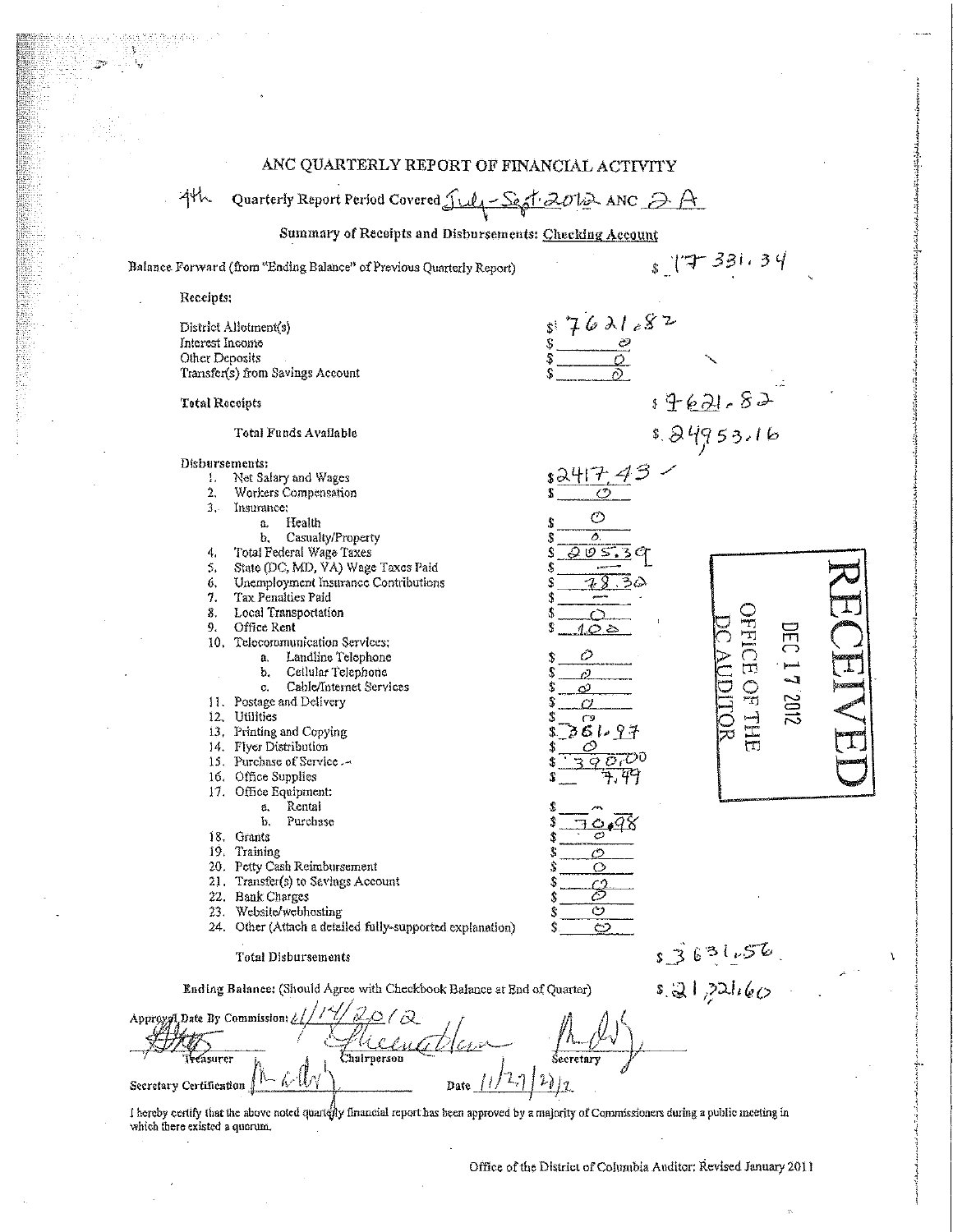Please list each check issued this quarter, including voided checks, and attach copies of your bank statements, back and front of canceled checks, receipts/invoices, contracts, agreements, grant request letters, minutes, and any other documentation that supports the disbursements listed herein. Failure to submit copies of appropriate supporting documentation will result in disallowance of the related disbursement.

| Check#         | Date               | Payee                                      | Amount     | Expense<br>Category $\#$ | Purpose of<br>Expenditure | Date<br>Approved (1) |                     |
|----------------|--------------------|--------------------------------------------|------------|--------------------------|---------------------------|----------------------|---------------------|
| 1327           |                    | $7 0 $ $12$ Susono Baranano                | 805.81     | A                        | July Selay                |                      |                     |
| 1329           |                    | $8 15 $ 2 Susan Breenew                    | $805 - 81$ |                          | Aug Salay                 |                      |                     |
| 1534           |                    | 9/19/12 Susana Betañaro                    | $805 - 81$ |                          | Syst Selay                |                      |                     |
|                |                    |                                            |            |                          |                           |                      |                     |
|                |                    | $1325$ + 1   $\frac{n}{2}$ 1 Rs Ustreasing | 2395       | A                        | <u>408200 Fmq4</u>        |                      |                     |
|                |                    | 1326 7 1/12 1 RS H3 ( ranny)               | 8204       | $\ddot{\uparrow}$        | 3022011Fm 941             |                      |                     |
|                |                    | 1240  9972  105050004                      | $50 + 0$   | 4                        | 082201052940              |                      | $\frac{1}{\lambda}$ |
| <u>134</u> 0 。 |                    | 9/19/12 US Wery                            | 49.001     | $\leftarrow$             | <u>2011 fr 940</u>        |                      | ≰                   |
|                |                    |                                            |            |                          |                           |                      |                     |
|                |                    | 1322 7 1 1 Deluay                          | 78.30      | $\epsilon$               | DC Empl Contr             |                      |                     |
|                |                    |                                            |            |                          |                           |                      |                     |
|                |                    | 1324 7/4/12 See students Spoke 50.00       |            | 9                        | Por Reit Julioll          |                      |                     |
|                |                    | 1333 8/15/0 DCStablishpeck 50.00           |            | $\tilde{q}$              |                           |                      |                     |
|                |                    |                                            |            |                          |                           |                      |                     |
|                | <u>1323 7/1/12</u> | thretevillow                               | 260,00     | مسجما                    | uplatice                  |                      |                     |
| 1331           |                    | $8 15 $ p + therefor law                   | 6500       | 15                       |                           |                      | 舟                   |
|                |                    | 1339 9/19/12 Hetchode law                  | 105        | 15                       | $\mathcal{H}$             |                      |                     |
|                |                    | 1328 7/18/10 Raderhall                     | 70.98      | 16                       | Reador Bather             |                      |                     |
|                |                    | 1232 8/15/12 Cootes                        | 7.49       | Иo                       | RLASLAUS                  |                      |                     |
|                |                    |                                            |            |                          |                           |                      |                     |
|                |                    | 1328 2/18/12 Susan Branand 60.00           |            | 13                       | Copy exp                  |                      |                     |
|                |                    | 1332 Rhs/2 Swane Baranan 191.97            |            | ే                        | Long exp.                 |                      |                     |
|                |                    | 338 4/19/12 Suscine Betraran 110,00        |            | $\mid$                   | Com                       |                      |                     |
|                |                    | $\frac{ 1336 9 9 1}{1330 8 16 17}$         |            |                          | (20)                      |                      |                     |
|                |                    |                                            |            |                          | VDYT                      |                      |                     |

(1) If ongoing operating expense, indicate "Budget" and date budget was approved. If not included in approved budget, indicate date Commission approved the expenditure.

Office of the District of Columbia Auditor: Revised January 2003

\* 1337.8017<br>\* 1338 Oct 17

(DCA Form ANCQR3)

\* = not in Bank Stateriet 9/36/12